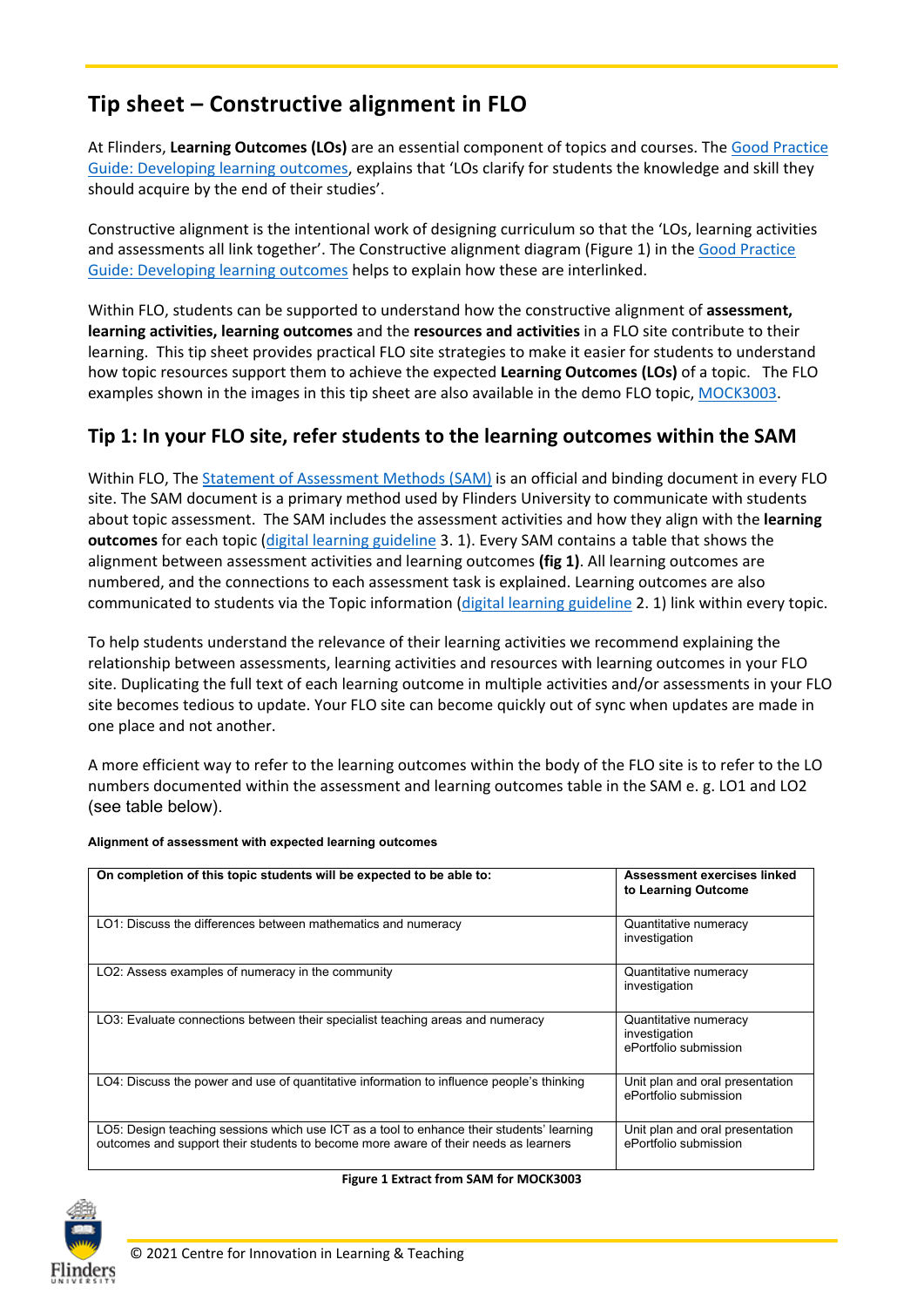The LOs are also listed in the Topic information link, which can be found in the Topic blocks of each FLO site and by using the 'show details' link to display the Expected Learning Outcomes.

Topic Information

| <b>Educational Aims</b>           | This topic aims to:                                                                                                                                                                                                                 |  |
|-----------------------------------|-------------------------------------------------------------------------------------------------------------------------------------------------------------------------------------------------------------------------------------|--|
|                                   | develop a positive disposition toward numeracy and the use of ICTs<br>understand the responsibilities associated with teaching numeracy and<br>٠<br>the use of ICTs in the middle and secondary years in content area<br>classrooms |  |
| <b>Expected Learning Outcomes</b> | On completion of this topic students will be able to:                                                                                                                                                                               |  |
|                                   | Discuss the differences between mathematics and numeracy                                                                                                                                                                            |  |
|                                   | Assess examples of numeracy in the community                                                                                                                                                                                        |  |
|                                   | Evaluate connections between their specialist teaching areas and                                                                                                                                                                    |  |
|                                   | numeracy                                                                                                                                                                                                                            |  |
|                                   | Discuss the power and use of quantitative information to influence                                                                                                                                                                  |  |
|                                   | people's thinking                                                                                                                                                                                                                   |  |
|                                   | Design teaching sessions which use ICT as a tool to enhance their<br>$\bullet$                                                                                                                                                      |  |
|                                   | students' learning outcomes and support their students to become                                                                                                                                                                    |  |
|                                   | more aware of their needs as learners                                                                                                                                                                                               |  |
|                                   |                                                                                                                                                                                                                                     |  |

**Figure 2 Sample of Topic Information showing Expected Learning Outcomes (LOs)**

## **Tip 2: Provide information about how activities and resources contribute to the LOs and assessment**

The [Good Practice Guide: Principles of Assessment s](https://staff.flinders.edu.au/learning-teaching/good-practice-guides/gpg-assessment)tates 'Assessment is integral to course and topic design'. When a student accesses their FLO topic site, you can support them with good design in your FLO site to achieve the three key elements of communicating how **resources**, **learning outcomes**, **learning activities** and **assessments** are all interconnected and mutually supportive.

Topic resources may be specific to a tutorial activity, an assessment task or may be optional. You may also have included additional resources to provide choices to students through multiple means of representation (e.g. watching a video, reading articles, or contributing to a discussion). Providing clear explanations about the purpose of resources and activities can help students to understand how your FLO site supports their achievement of the intended learning outcomes.

The [FLO starter site](https://staff.flinders.edu.au/learning-teaching/starter-site) can help you as a framework for arranging your FLO site so that students can find everything they need quickly and easily. By including information about how each of the online activities contributes to learning, and relating these back to the achievement of learning outcomes and assessment activities [\(digital learning guideline](https://staff.flinders.edu.au/learning-teaching/digital-learning) 4. 7 and 5. 1) a FLO site can make constructive alignment visible to students.

## **What does this look like in FLO?**

Several ideas are suggested below that can be used to make constructive alignment more visible within FLO. To provide students with a consistent experience, it can be helpful to choose one strategy across topics within a course.

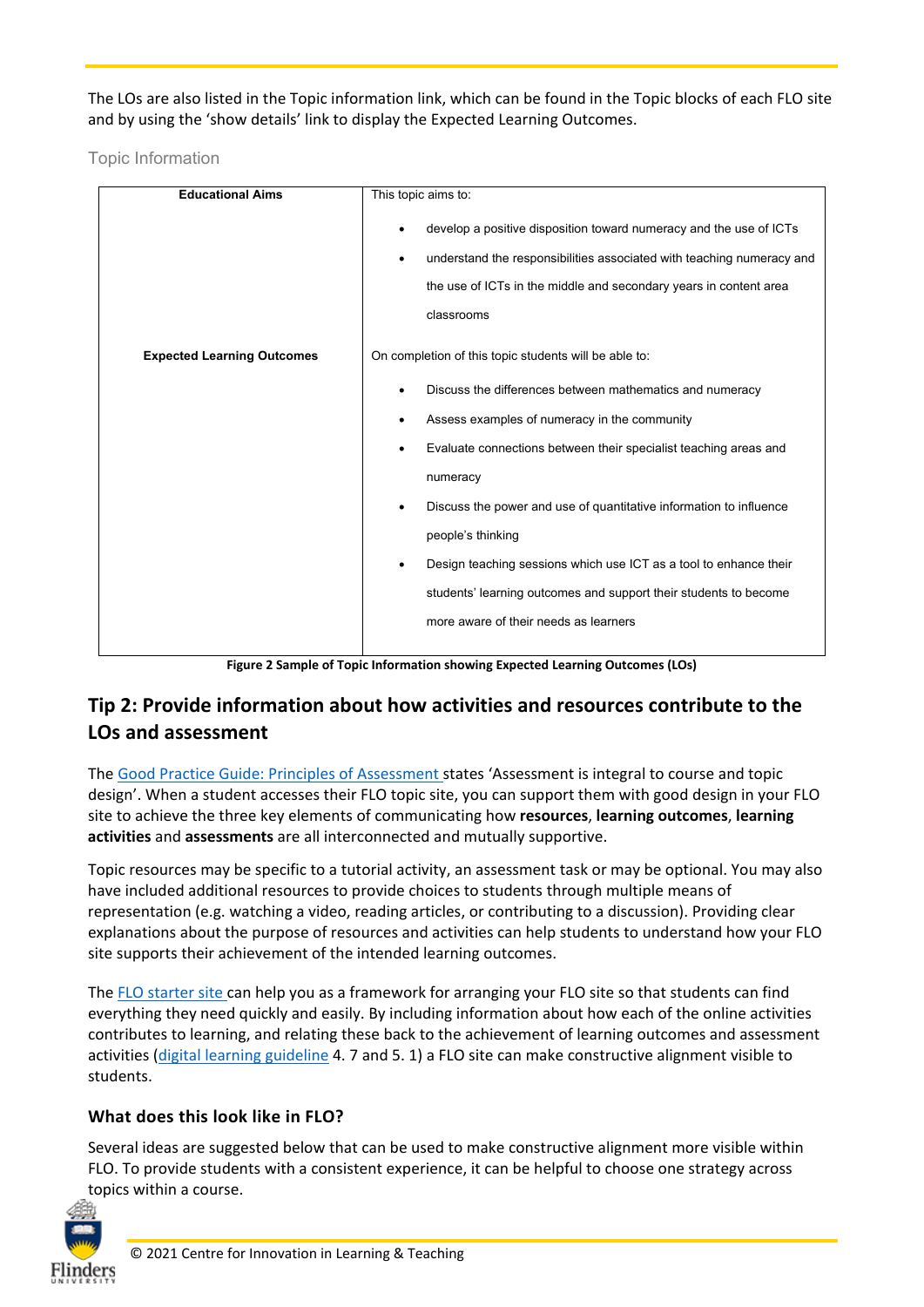When referring to the Learning Outcomes in your FLO site by their number only, (e. g. LO1, LO2) it can be helpful to explain this to students because they may be new to University study and how LOs are used. If you are using the FLO starter site, you can add a general paragraph into your FLO site, or you can add this to a topic FAQ.

#### Orientation to the topic

#### How do FLO activities contribute to my learning?

The Expected Learning Outcomes (LOs) for this topic can be found in the Statement of Assessment Methods (SAM) and Topic information link of this FLO site. Activities and resources may refer to the LOs that they support (eg LO1, LO2) or how they contribute to Assessment (eg Assessment 1, Assessment 2).

#### **Figure 3: Example of introductory LO paragraph (MOCK3003)**

Entire modules in FLO can refer to specific learning outcomes. You could create a few sentences, and use a [FLO label](https://flo.flinders.edu.au/mod/glossary/showentry.php?courseid=151&eid=93447&displayformat=dictionary) to add this text before or after a group of FLO activities (see figure 4). [Short audio](https://flo.flinders.edu.au/mod/glossary/showentry.php?courseid=151&eid=104919&displayformat=dictionary) recordings or a [short video explanation](https://flo.flinders.edu.au/mod/glossary/showentry.php?courseid=151&eid=55774&displayformat=dictionary) are an alternative to using text.

#### Module 1 | Intro to the general capabilities

In this module we begin to explore the difference between maths and numeracy, make connections between key learning areas, numeracy and ICT, and start to identify the role of numeracy and ICT as they might apply to your learning areas (LO3).

#### **Figure 4 Example of linking to LO in a module (MOCK3003)**

For individual activities and resources, you can add a brief sentence to the **Description** of the activity or resource. You can then select to display this description on the FLO topic page so that it appears right below it.

# Asynchronous activity for this week

Video: Week 1 activity explainer

Week 1: Diving into the general capabilities & the curriculum

Use this forum to post your findings from the first week. Include your curriculum specialisation/focus area.

This activity supports LO3. Read the SAM in the Assessment module for more information.

#### **Figure 5 Example of linking to LO in an activity description (MOCK3003)**

Below, are additional ideas to help students to understand how their online activity in FLO relates to the topic Learning Outcomes.

1. Key reflective questions: Use key questions for each of your modules and explicitly link them to the Learning Outcomes (fig 6).

#### Reflective questions about your learning

- How does your teaching specialism connect with teaching numeracy?
- What new ideas do you have to bring numeracy into your teaching?
- How has your understanding of teaching numeracy changed so far?

These questions support L03. Read the SAM in the Assessment module for more information.



#### **Figure 6 Key questions and LOs (MOCK3003)**